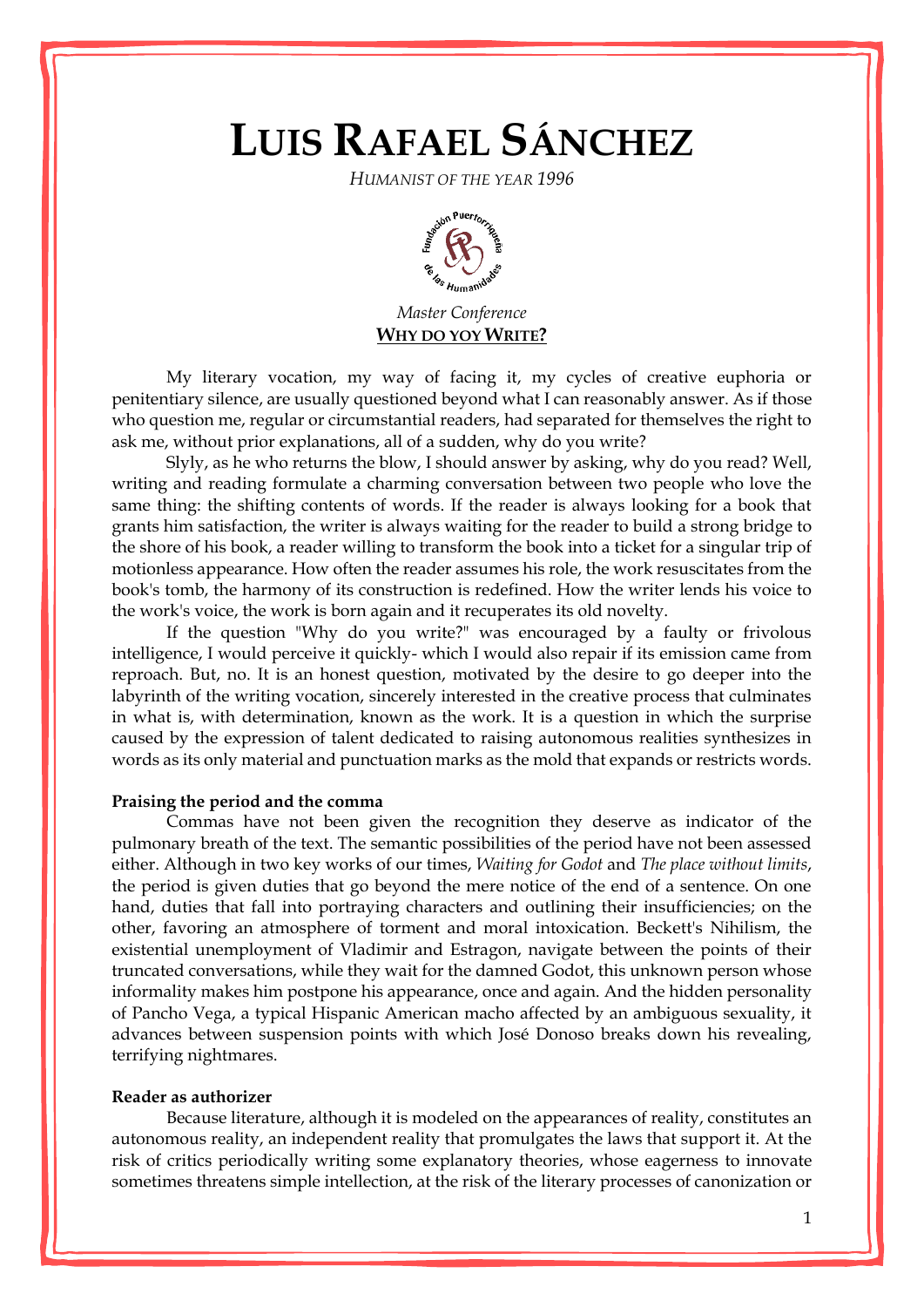mercantile commotion steaming up the polite surprise given by the lack of foresight, the work retains an integrity that cannot be postponed, an integrity that resists the reader's defiance. The reader is, on the other hand —whether he wants to or not— we repeat, the subject that reactivates the work's beauty or echo, complexity or transparency, each time he sits down to read it, each time he sits down to authorize it.

There is no need to look for the reason of the artistic work outside of it although the culture of the time and the author's sensory biography are implied in it; it is up to the reader to resuscitate it from the book, judge it, share the news of his finding, and revitalize it with a conventional or arbitrary interpretation. In effect, to go down the path covered by the author's talent- a talent that on a daily basis, with growing conviction, I associate with the damned illumination of patience.

#### **Blessings of Patience**

The word patience would seem to take away divine merit and prestige from writing; it would seem to take away angelical light, eternity. The word patience would seem to be destined for corporal use such as sports and work associated with physical performance. The word patience seems strange or forced when judging writing.

#### **It is not.**

Patience must be made responsible essentially for the blossoming of talent; patience promoted to passion; patience that makes the romantic topic of inspiration or the state of grace ineffective. Let's agree that the romantic burden still survives and says that literary writing is done after a high, an almost mystical trance, or a supernatural possession.

Of course, there are special days when sensibility or intelligence intensify, become more evident, they flow naturally and with such ease that they seem to have been determined by a superior conscience. With those special days, two Spanish American authors today circumscribed to a second place in literary history, Juana de Ibarburu and Porfirio Barba Jacob, have composed optimistic salutations that have remained as an unexpected parenthesis in their complete works.

But those days when sensibility and intelligence, by themselves, merely produce enough fuel to create art are not frequent; they barely guarantee the necessary energy for the work to begin laying a foundation, word by word, sentence by sentence, paragraph by paragraph until it finally becomes a solid, spacious, durable structure. What else is *Don Quijote de la Mancha*, aside from a universe full of spiritual greatness, if not a perfect and unmistakable verbal construction, a stunning and dazzling one? What else is *One Hundred Years of Solitude*, aside from a saga where each passion finds its place, a monumental construction in which a single word —solitude— possesses the virtuosity of being the key that opens and closes lives? "Hammer, guide me to the heart of the mystery," begged Enrique Ibsen; a plea somewhere between stunning and moving that would serve as his epitaph. The plea to the humble but useful tool patented the path of work, of effort, of trusting dedication followed by him when shaping his great fictions: *The Doll House, Enemy of the People, Columns of Society, Spectrums*.

The unshakable will of saying and the visceral need of finding an original expression may be listed as consequences of patience, as well as the Lope de Vega ideal that a clear verse would come from a dark draft. And that other monster of nature, Pablo Picasso, whose creations impose his name on every list of art as rebellion, of art as the unobjectionable translation of the abstract to the perceptible, he explained, between proud and boastful: "I don't search, I find." The proclamation of his encounters was no more than a declaration of his ability to throw himself into work, his indissoluble marriage vows to patience.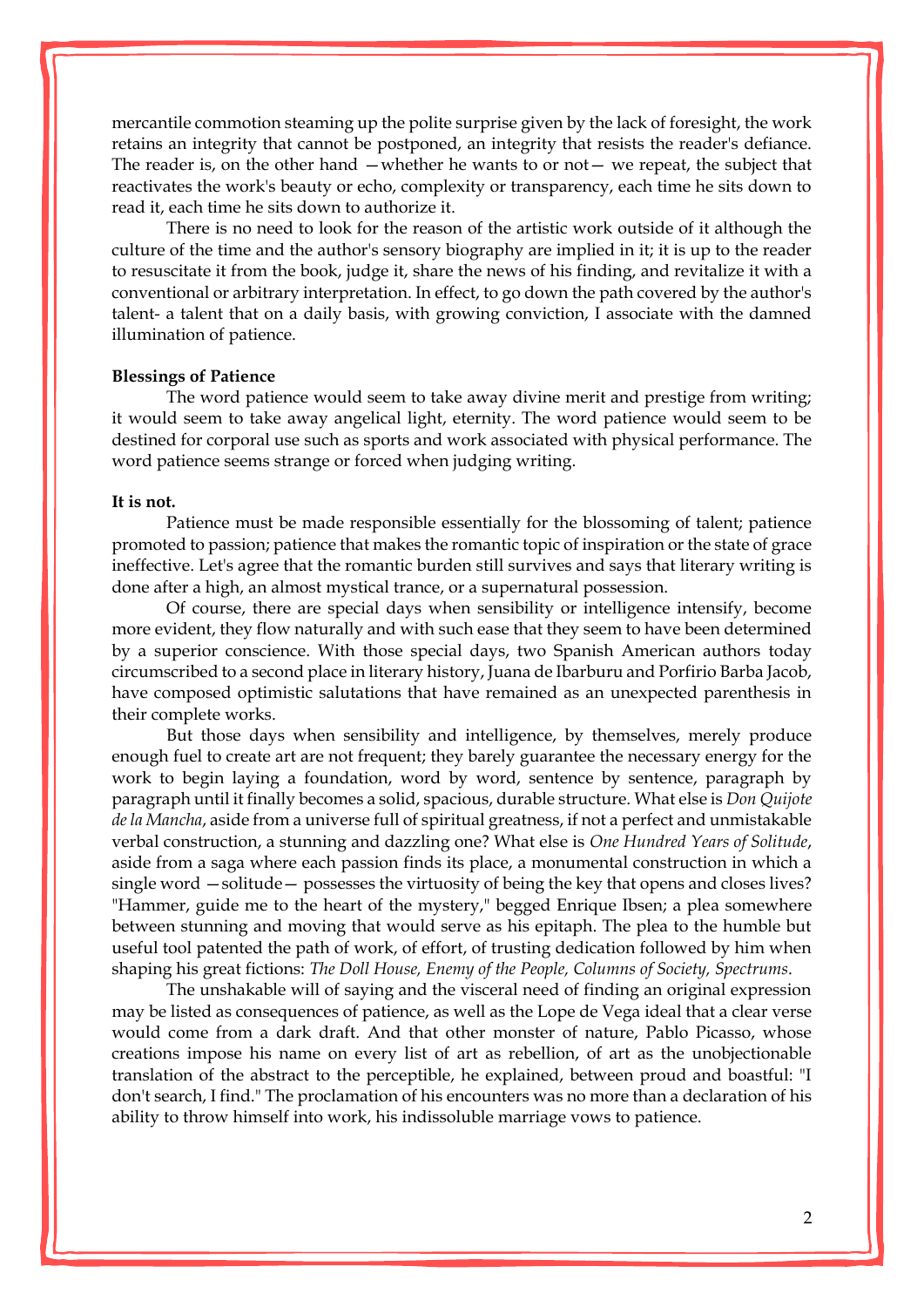# **But, let's go back to our starting point. French Interrogation**

The last time I heard the question: Why do you write? was in the mouth of a journalist from the Parisian *Liberation*, Jean Francois Fogel, who was in charge, along with his colleague, Daniel Rondeau, of preparing a special edition that compiled the answers given to this question by writers from around the world. The edition had an honorable antecedent.

In 1919, *Liberation* asked Paul Valery, Louis Aragon, André Breton, Paul Eluard, and other French writers the same question, who in time would base their literary work on unrestricted audacity. Eluard had already written the poem where the verse "Hello, sadness" appears, which years later would be the title of a precocious novel by Francoise Sagan and many years later would be the title of a ballad that showed off Isabel Pantojas' faltering voice, a singer whose love life has the tempo of a triple paso doble.

On the other hand, Breton had not published his surrealist manifest nor arrived in beloved and beautiful Mexico and Valery had not published the incomparable lyrical work that constitutes *El cementerio marino*. But in his early work an advanced and unmanageable literary practice could be seen; practice that he would move up from until he set the base for the cited works. Works that found additional motivation in the disasters of the recentlyconcluded war and that went on to be adequately known as World War I. As if by intuition or knowledge, from here on, there would never be isolated wars because the Universe recorded its new and definitive way: that of a reckless soup of villages. As if by intuition or knowledge, political and cultural notions —central and peripheral, orthodoxy and marginality— prepared to suffer a destroying revision.

#### **Words march fragile and aloof**

André Maurois wrote, as conclusion of his tight and excellent essay on André Gide's work, that the role of the writer is to construct the building and the reader's role was to occupy it. Is it that those who ask me "Why do you write?" are avid readers who occupy my literary buildings, who find purpose and manner similar. Meaning that they are followers of my inventions who, motivated by their devotion, approach me with the password they found less troubling.

The recurring question, redeemed by good intentions, places writing in the category of arbitrary and dispensable work. Behind it is the suspicion that a writer's work is nothing more than a hobby that answers to no boss, a flexible entertainment done at odd times from anywhere. Even when lying under the shade of a pine tree or even from the inactivity associated with a bed or a hammock. That is, like a tension and sweat-free activity, like a variation of leisure time or time off, like a distracting passing of time in the unoccupied writer's days and hours.

Because only a polite, problem-free inoccupation would authorize working with words, an inexact work then. That between words there are secret corridors and drawbridges as poet José Gorostiza states when he dares to specify the difficulty of poetry. And through a tribute to dictionary done in prose, comparable in effectiveness and beauty to "Oda al diccionario" by Pablo Neruda, a very brilliant Dominican writer, Manuel Rueda, celebrates the difficulties it solves. Therefore, does the question "Why do you write?" have some censorship, a call to common sense?

A surgeon is never asked why he operates, unless he needs to know the patient's status. And that will be from a close relative as the question drops if it is cousins, aunts, uncles, or neighbors. A mason is not asked why he mixes cement and sand, nor is a cook asked why she dresses vegetables she mixed in the bowl. Who asks the fireman why he puts out the fire or the lawyer why he defends the criminal? Every trade or profession defines its work and its reach as soon as it is named: seamstress, pilot, auto mechanic, gravedigger.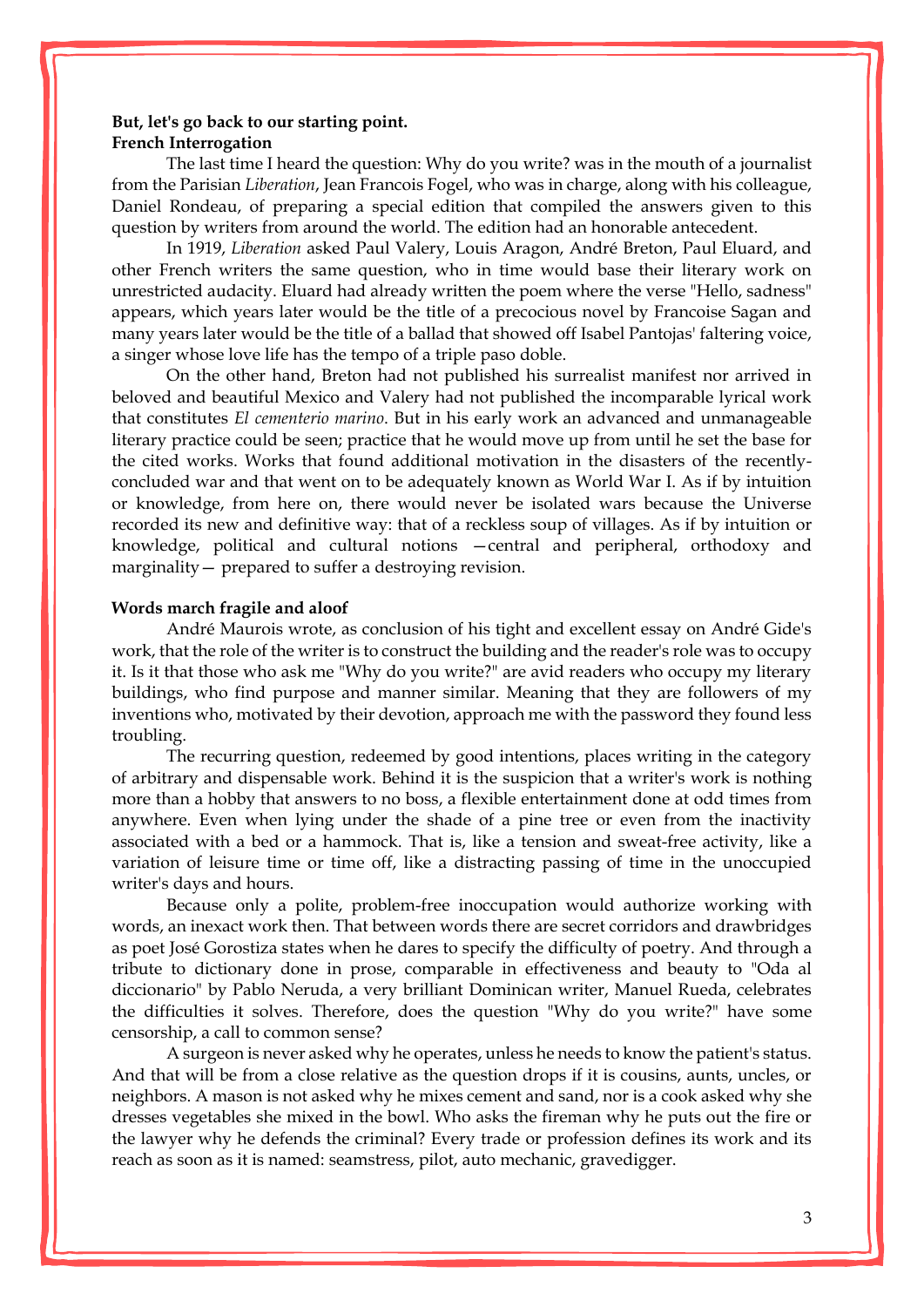#### **Are they answers or alibis?**

On the other hand, insistently, those who write are constantly asked why they do it. Just like if it was a shady or criminal manner, a matter to be suspicious of, a volatile or impractical matter. Some writers, who soon realized that the question could be asked at the first chance people had, have patented an answer that allowed them to get out of it gracefully and with spark. Among the numerous ones that go around, almost ready to integrate a think and ingenious volume, I prefer those of two writers of exceptional strength, who are my friends: Gabriel García Márquez and Juan Goytisolo.

The former has coined an answer that does not smell of guava but it does smell of fragrant trap: I write so that my friends will love me more. The response has much of greguería. Although in Ramonian *greguería* paradox is in charge of the unusual replies. Aside from confirming the frolicsome character of the universal Colombian, the answer presents a wonderful trick. García Márquez confesses that he writes to put others into debt with affection, to satisfy expectation by means of his creative genius. Juan Goytisolo, more enigmatic than Gabriel García Márquez, more devoted to the ideal of complex writing, says that when he finds out why he writes he will stop doing so. The response suggests that in each of his works, unconsciously a theory of self-knowledge is created- it is a search for an answer whose fate lies in its possible discovery.

On the other hand, Rosario Castellanos, the admirable Mexican writer, expresses that she considers not lived what is not written, a happy paraphrase of Jorge Manrique's verses — "Daremos por no venido lo pasado" (The past never came). An appropriate question to ask Rosario Castellanos would be: What do you live for?

I am convinced that the question "Why do you write?" has other questions just like the surprising Chinese box holds other stories; that the question hides a false bottom, just like trunks from where magicians escape to the applause of an audience who appreciates the effectiveness of the trick.

Even so, since the question is recurrent, since it seems that I should give a fluent and convincing answer, sooner or later, like a young person usually asks, perhaps scared by the commitment forced upon by the artistic vocation, I have begun to reason, pencil in hand, about why I write.

#### **Little by little, without a commotion**

It shouldn't surprise you that it is now that I have decided to take on such an unpromising inventory. I publicly express my gratitude to the maturity acquired in time, the reduction of anxiety that, in many occasions, has startled my literary vocation, making me assume the penitential silence that I have already referred to. An anxiety that, on the other hand, has saved me from reducing writing to an industrial production, of confusing it with megalomaniacal graphomania, of giving in to the temptation of cheating them with a lookalike. I have published what I have believed pertinent, responsible, and necessary even if I have occasionally gone into what some of my good friends call the sin of un-editing. It also explains that it is now that the years ring my sonata of autumn, now that I live a happy reconciliation with my complexity, that person who has very little relationship with the sounds of those two illegitimate daughters of work and patience known as fame and celebrity, when I accept to bring forward an introductory reflection, a reflection in a low tone, of my writing, of its voices, of the reasons that concur in it.

# **Believe me.**

I have never had the temperament required to lie in life; I risk disappointing those who love lies without fearing the consequences. I have only wanted, only tried to lie when facing a blank page, going into a precarious trance of a lesser but diligent god, a god that awards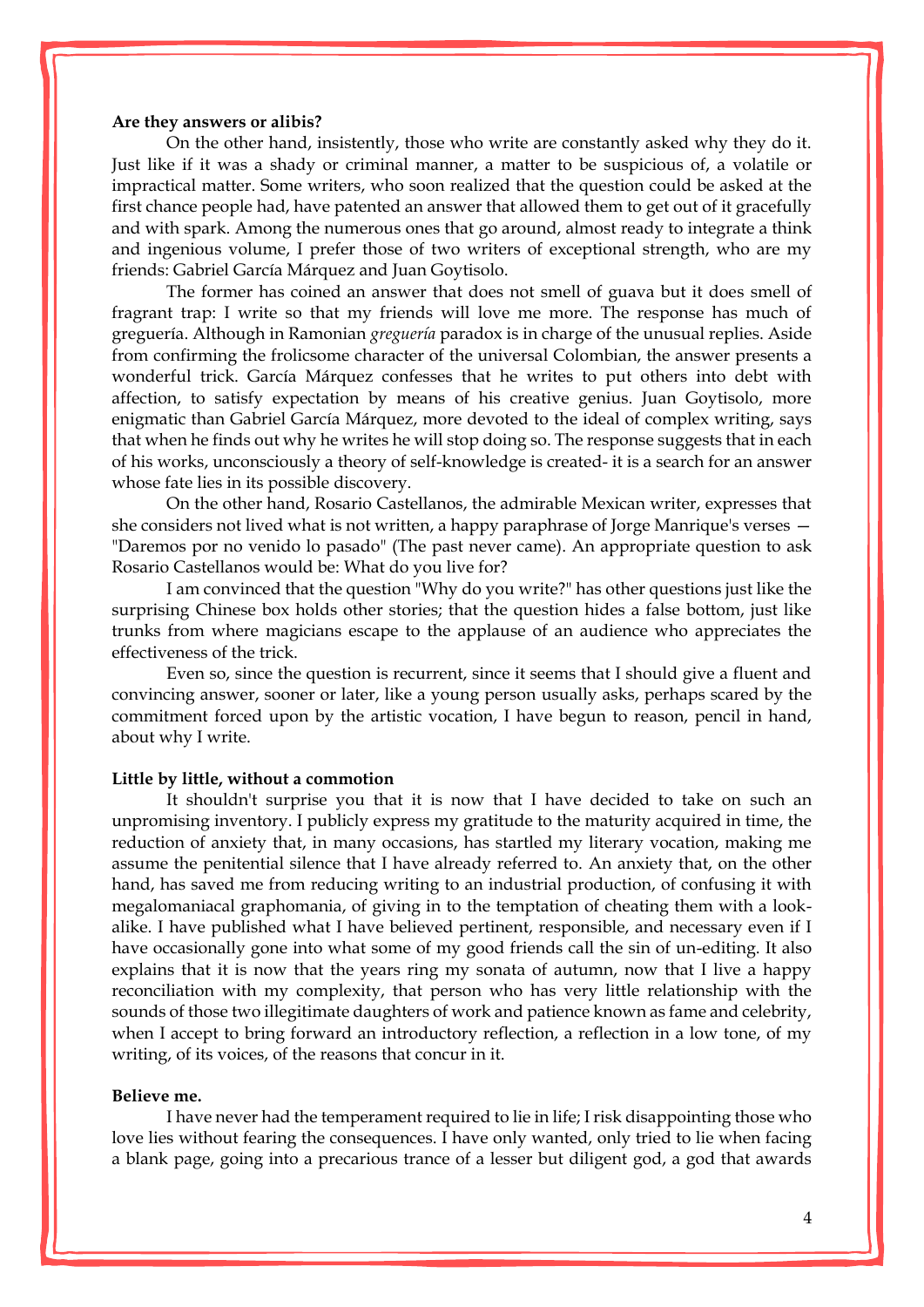destinies and solves difficulties, a god that pulls the strings of his characters with an expensive mercy, such a poor god that his heaven is on earth.

I try, then, a speculation to find the impossible answer. Speculation prepares to acknowledge that writing is mostly seen as a hobby that gets its cultivator certain notoriety. Speculation proposes, in second place, that the act of writing is sustained by reasons that go beyond writing in itself: fame, money, travel, the image of a star.

Of course, I don't mean writing forms, employment applications, reports, business letters; writing branded by typing and which is done after elementary training. Of course, I mean the other writing, the plenitude of writing, the one that drinks from the fountain of imagination, the one composed of suggestive rhythms and which rises on the page like an impassive sculpture of words, the writing that is forced to find the precise tone before settling on the page.

I mean the act of writing that, in the absence of other coherent and rational explanations, tries to define itself by means of some metaphors that allude to torture, anguish, and war. Like the metaphor of demons. Like the metaphor of circular obsessions. Like the metaphor of the battle with the angel. In the end, arduous writing, precarious writing, writing questioned by doubt, writing fallen out with arrogance—ignorance's twin sister.

After making the necessary introspection, after reviewing in the fragile archive of the memory a few of my works, I can then confess that, in general, I write to strike up a live dialogue to critique and crossfire, with my country and my time; to mediate between the astonishments produced by the reality that surrounds me and how I endure it. Which is an exceptional risk if you live in the West Indies, if you are a son of the Caribbean, that mindblowing archipelago of borders.

#### **Caribbean Sea, stretch out in my spirit**

The Caribbean is always a border, it is always mixed. To the extreme that only a paradox has the dialectical competence to characterize it: the only pure thing in the Caribbean is impurity. Racial jumble, idiomatic jumble, religious jumble, ideological jumble, political jumble, the jumble of different poverties, make the Caribbean a ripping place according to Palés Matos and Jean Alex Phillips' point of view, from Jamaica Kincaid and Reynaldo Arenas; a place of municipal roots according to the points of view of Derek Walcott, Marcio Vélez Maggiolo, Aimé Cesaire, and Ana Lydia Vega; a dishearteningly exotic place according to the point of view of Graham Greene and [V.S. Naipaul.](http://www.enciclopediapr.org/ing/article.cfm?ref=11091403) At the same time, a hard and bitter place for the arts, a destructive place above all. In the geography where hunger rules, the artist is condemned to serve as pariah or comedian, as a foreigner at home or nauseating flatterer of power, the frowned upon weaver of the history of the accidental tribe, as Fedor Dostoeivski calls the country of birth.

Whether the crosspieces are made of water or salt, a country in the shape of an island is a country in the shape of a jail. Sooner or later, the Caribbean imposes emigration, wandering, and exile on its people. If emigration is legalized, the trip has the flying bus as its legal transportation. If emigration is illegalized, if the fierceness of the seas is provoked, if the sharks' famine is provoked, the trip has a fishing boat, a raft as its transportation.

From the islands that travel magazines catalog as paradise, to the islands that news agencies catalog as controversial, the Caribbean is made up of a mass of false postcards. Behind the idyllic façade countries that are hungry for food, literacy, and justice drag themselves. Behind the controversial façade castes snake their way separating the most unexpected privileges for themselves.

I also write to share the satisfaction and good luck that being a Caribbean man have given me. A Caribbean man, native of Puerto Rico, of mulatto signs: dark skin, wide nose, thick lips, curly hair.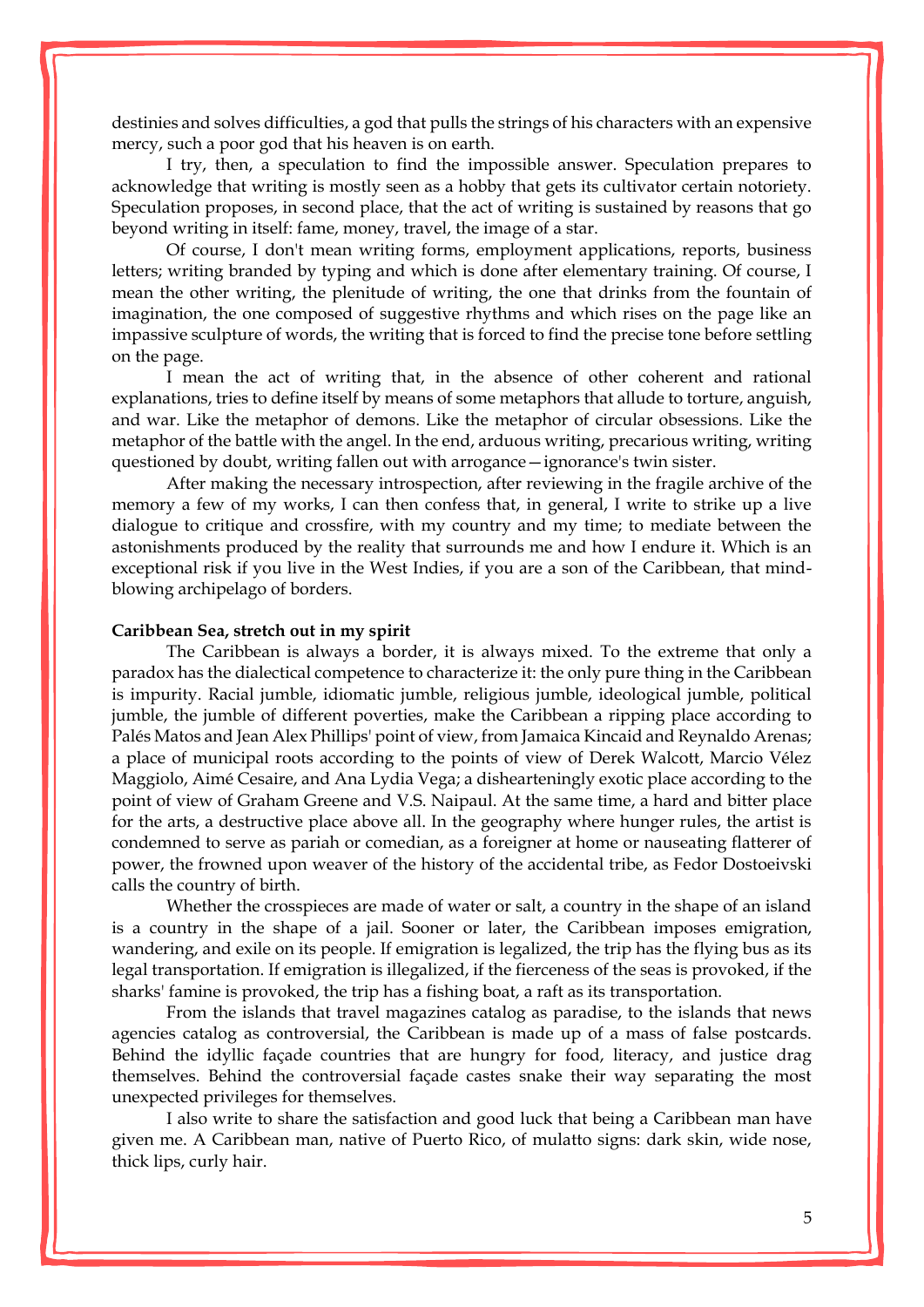In an abbreviated way, I summarized the previous comment, as I would like to place an immediate obstacle to what tastes like demagogy, whether in appearance or in reality.

## **I am not guilty, hear me my dear siblings.**

I have never practiced the illusion of coming from a place other than where I come from. Neither have I had hopes of being someone other than who I am. At the same time, because to me the idea that there is an intrinsic merit in national origin has never been sane, intelligent, or tolerable, I warn that I have never lost sleep over the absolute impossibility of being, for example, North American.

In addition, said dream has always seemed to me as the height of outrage, the superior paradigm of stupidity. With no need to defraud our own nature, settled to the core in what is ours, be it man or woman, yellow or mixed race, religious or agnostic, European or from the New World, heterosexual or homosexual, young or old, Puerto Rican or North American, there is enough adventure and meaning, there's plenty of complexity and destiny, to be able to move any vocation forward, to be able to discern any project.

In that sense, in the fact of being Puerto Rican without traumatism or regret, without giving in an apex to the dangers of being a victim, grabbing patriotism when it has been necessary but discrediting jingoism when it has been necessary, I have searched until I have found them, the materials with which to build my work. A work that has had dialogue as its reiterated axis, straight out, with my accidental tribe. The dialogue has been protected in that which a distinguished Puerto Rican writer, Arcadio Díaz Quiñones, calls the continuity of a glance. That is, the unending observation, to the abyss of obsession, of my Puerto Rican country. The country that accompanies me everywhere. The country whose song, sweet or bitter, I want to inevitably sing.

The risks of the plan do not escape me. And sometimes I complain, of myself and to myself, for not having made a literature that is even more mine in me, more contaminated by the ruling of carnality and instinct, more subjected to the shifting laws of desire, more receptive to love like a submission that formulates its power on irrationality.

#### **Other notebooks of the native country**

Nevertheless, since the *En cuerpo de camisa* (In the body of a shirt) story collection was published, I have wanted to talk, now amorously, now furiously, about my country; I have wanted, little by little, to place it into text, go deeper into the possibilities of its physiognomy and of its typicality, combine some of its categorical features. Although without forgetting the truth that every country is configured on a plurality of temperaments and visions, of confronted stares and of indistinct bets to destiny's vicissitudes. Although without neglecting the truth that thousands of dreamed countries fit inside the moral geography of a country. Even in the countries whose governments represent, in non-stop showings, the comedy of equality by fighting tooth and nail, reality subverts the claims of a successful box office.

I repeat, I write to give the world news about my country. I do it because it has been in books where I have drunk the charm to fall in love, madly, with a particular place, with the people who live there and modify it, vitalize it, and spiritualize it.

For example, I loved Bahía before knowing it, a love induced by the sensual novels signed by Jorge Amado. With the same strength, I loved Madrid before I knew it, a love induced by the novels of the genius Pérez Galdós. Perhaps, more than Madrid, the streets that made their way in *La de Bringas*, *Fortunata y Jacinta, Miau*, novels by Torquemada; that Madrid of ancient streets and maculate walls.

Both, Jorge Amado and Benito Pérez Galdós, place the city at the center of the novel's conflict, in such a way that the characters' vicissitudes do not take place outside of the city. A Bahía that is more like Africa than America, presented by a Jorge Amado who promotes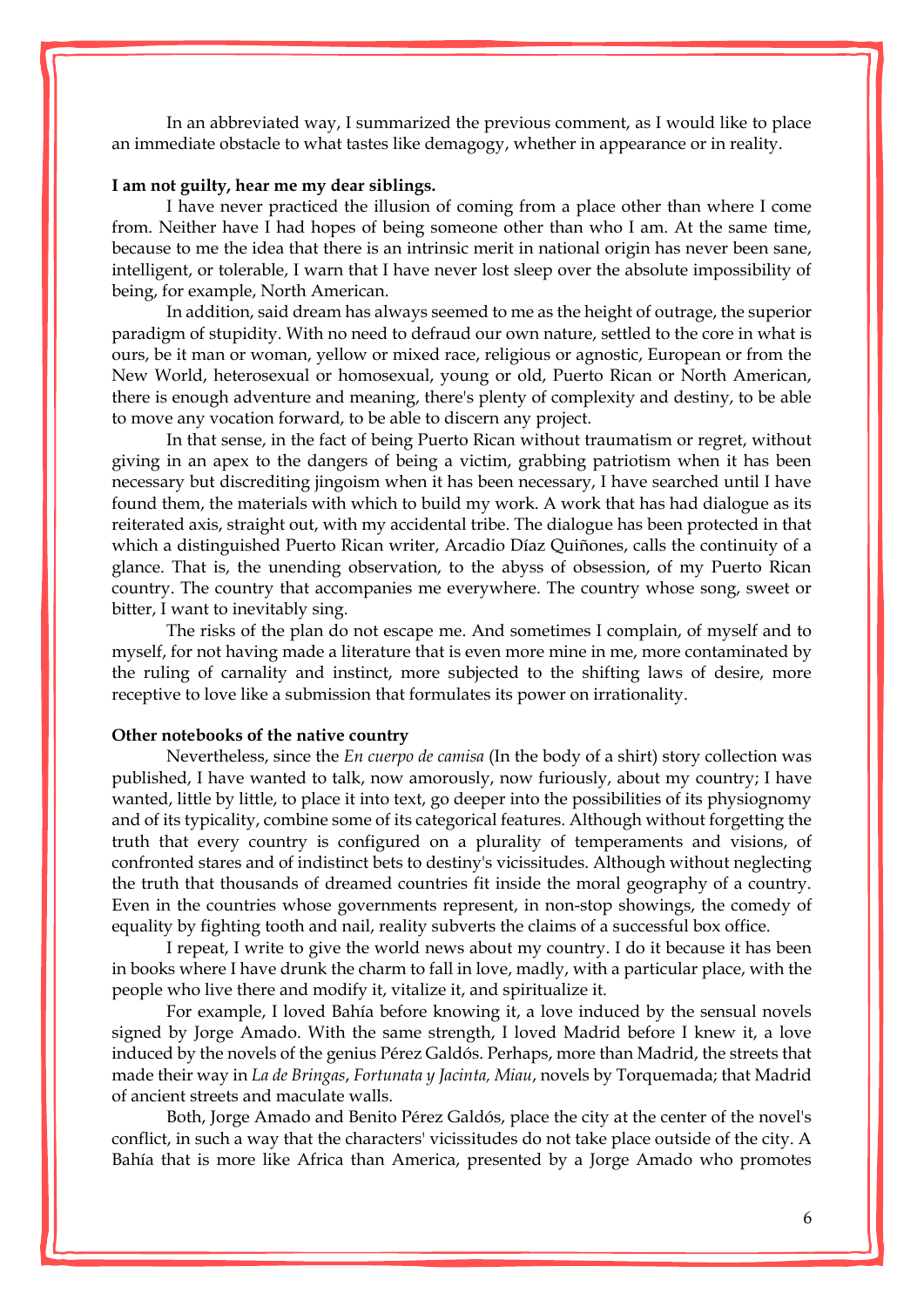magic. A gossipy and village-like Madrid, presented by a Benito Pérez Galdós perpetually attached to reality.

Early on, when my vocation was merely a mumbling of a young man from the Antonio Roig public housing project, in [Humacao,](http://www.enciclopediapr.org/ing/article.cfm?ref=07122002) oriental city in Puerto Rico, uninformed and badly educated, owner of a life that hardly knew where it was going, one of them gave me a formidable lesson. Beyond scenery, beyond the place of the action, beyond the historical campus, the city is the eye of personal storms. The other one, later on, when my writing vocation began to set its base, gave me another unforgettable lesson. All colors serve sensuality, even the local color which is made fun of; that local color which in the novels by Jorge Amado, because of his illustrious palette, rises to universal color, a first world color.

I also write to recuperate the distant experiences of the person whose presence on Earth is recognized by the Demographic Registry under two last names and two names: Luis Rafael Sánchez Ortiz, son of Luis Sánchez Cruz and Agueda Ortiz Tirado; bread baker the father, embroiderer at Josefina Reyes' bazaar the mother. When the family, which was complete with Elba Ivelisse Sánchez Ortiz and Néstor Manuel Sánchez Ortiz, moved to San Juan, when it risked its wealth of illusions on the muddy grounds of Puerto Nuevo and Caparra Terrace, my father became an insular policeman and my mother became an employee at a cheap shoe factory called Utrilón.

#### **Those who live by the fruit of their hands and the rich**

When I take up the names of my parents, I take up the social class I come from. A social class that had its initial anchor in the government-subsidized public housing project, a class whose most legitimate certainty was poverty.

Then, not confusing affirmation with the reactionary sighs of nostalgia, Puerto Rico was poor in another way. Back then, school took care of training geared toward the diploma and the rest of the education was given at home. Three goals guided that home education, three goals that can be summarized in three repeated litanies, morning, afternoon, and evening. Because, precisely, a pedagogical value was attributed to repetition.

> Poor but decent. Poor but honest. Poor but clean.

Poverty was accepted as a distant fact within politics, as an unchangeable event unless done through hard work. Poverty was confronted like an individual challenge. That is where the force of the adverse conjunction comes from. Decency, honesty, and cleanliness were elevated to moral signs or virtues to be displayed by the poor at all times and places; they were not subject to tolerance. There was no reason to expect the rich to be decent, honest, or clean because the rich had, among their countless luxuries, the ability to turn their backs to public opinion. That is what the rich were for to be and do what they felt like, when they felt like it, how they felt like it.

Those rigid codes educated the immense majority of the Puerto Rican country until the other day. Later, when poverty began to take over the values and resentment of the middle class, when old-style poverty was blurred by bank mortgages and the little loan to go skiing in Vermont and Colorado, when progress exploded in the country's face as if it was a bomb of devastating power, those rigid codes were no longer observed. To the sad extreme where unkempt poverty became another opportunistic costume of the small bourgeoisie: torn jeans were Levis brand, jeans ripped in the knees were Pepe brand. To the bitter extreme that poverty was treated like another one of the possibilities of esthetics.